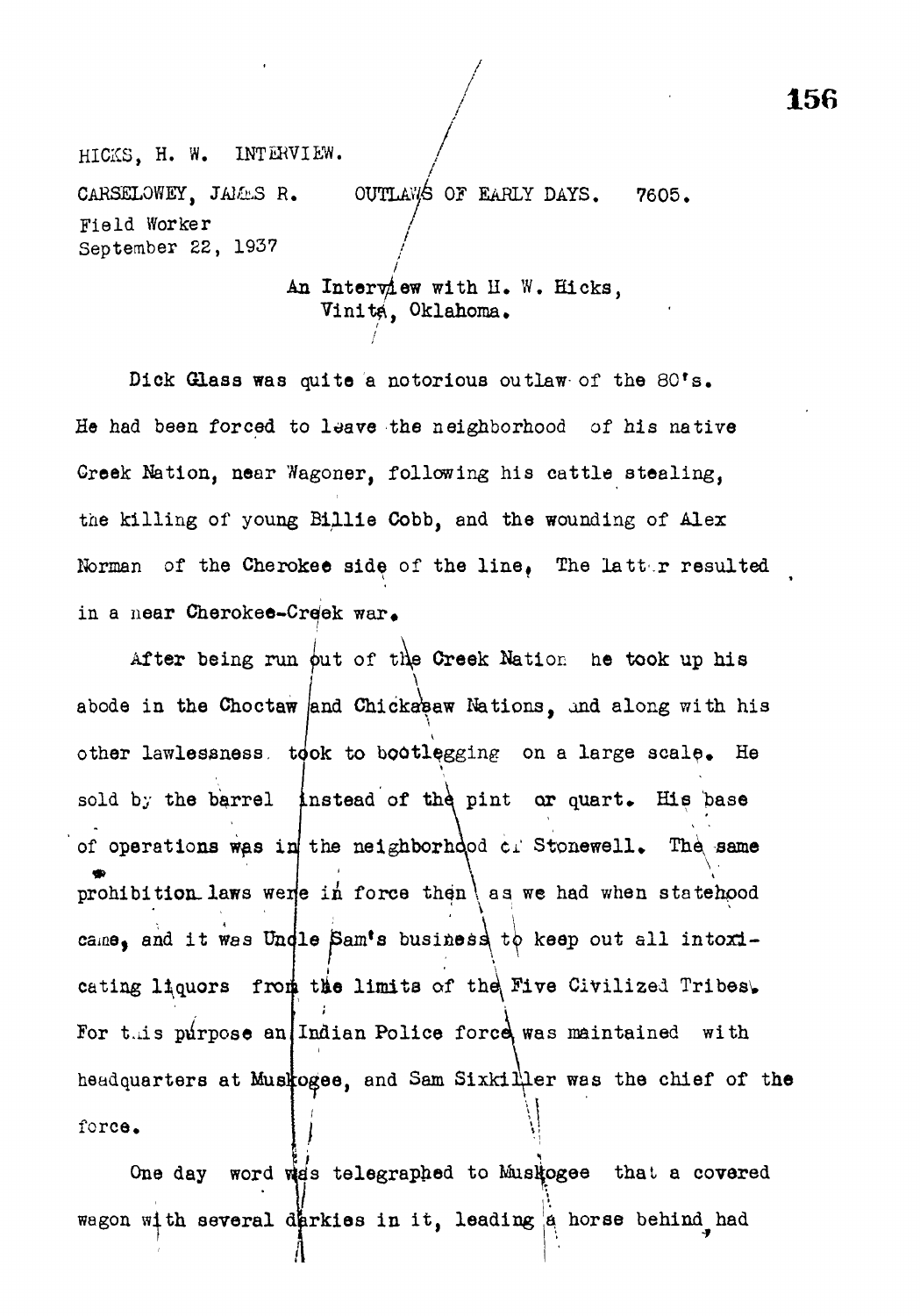passed Colbert, the last station on the M. K, & T Railroad north of .Red River, going toward Dennison.

A hint to the wise was sufficient, end the next day there unloaded from the Katy train several Indian Police officials. Two or three local officers were waiting to meet them, and had horses saddled and all ready to go.

When they started out to way-lay, the covered wagon they found that it had already passed, and on the return the posse picked up a colored mar. from the neighborhood and deputized him to act as scout and guide. With the colored man riding ahead they trailed the wagon all afternoon, and until they located their camp on a creek about thirty milas northwest of Colbert. Then, without showing themselves, the posse passed around the outlaws' camp and secreted themselves in the timber on each side of the road where the outlaws would pass, and waited until morning.

After the outlaws nad eaten their breakfast they resumed the journey, two of them walking behind the wagon and two riding in the seat in front. Thus they went right into the / trap of the officers, and the first hint of it was when the call to surrender, and throw up their hands came.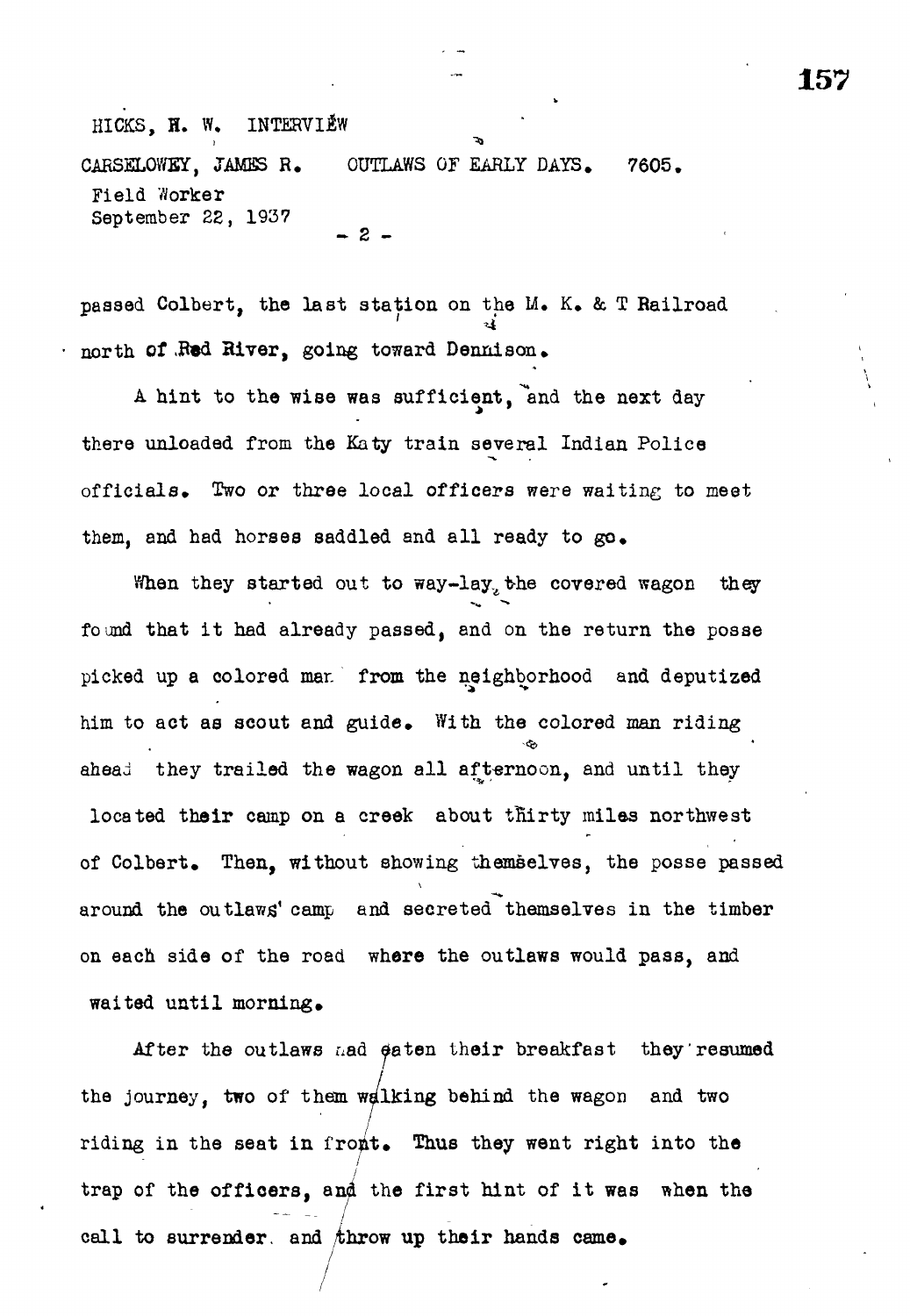HICKS, H. W. INTERVIEW CARSELOWEY, JAMES R. OUTLAWS OF EARLY DAYS. 7605. Field Worker September 22, 1957. - 3 -

Instead of obeying the conpand, each man went for hia gun, which they had strapped around them. When the smoke been of battle had cleared away the two who ,had/ walking in the road were dead, another had been wounded and was running through the brush along the creek. The other man in the wagon had fallen iown inside the wagon bed and they naturally thought he was dead, too. They all took in after the man who ran down the creek, capturing him and bringing him back to the wagon\*

When the officers returned they found that the man they had thought dead, in the wagon, had unhitched the team and had ., horse gone, riding one/with the other still hitched to it.

The only man already mounted was their colored scout, and he took the trail expecting to follow it on foot < if necessary, but found that instead of staying in the timber where he would have had a good chance to elude the posse he was evi ently excited and stayed on the wagon road. Being burdened with an extra horse, harnessed and fastened to its mate, he made very poor time and the colored scout soon overtook him. The members of the posse caught up and closed in on him, me only way to save his life was to stop and surrender, which he did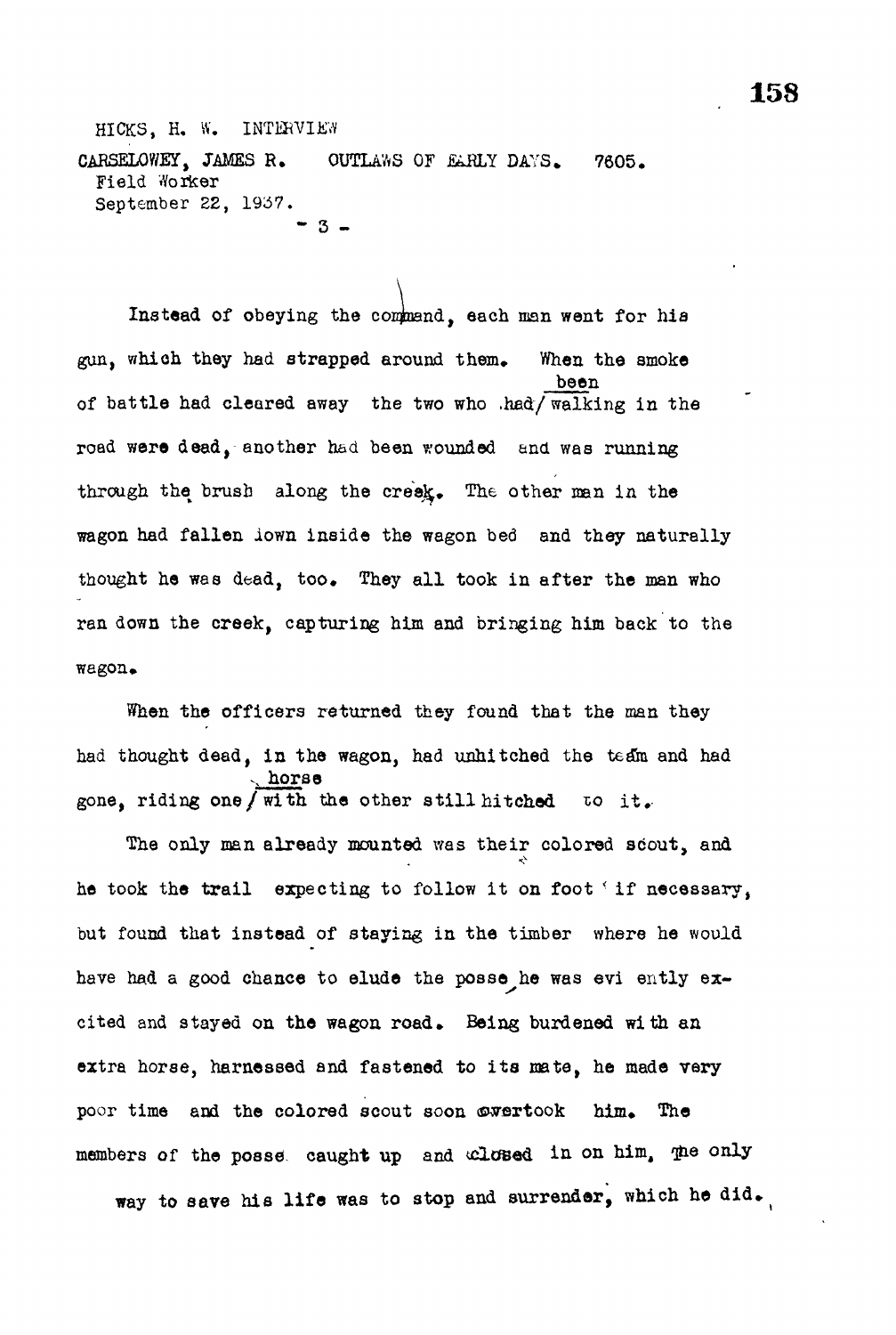CARSELOWEY, JAMES R. OUTLAWS OF EARLY DAYS. 7605 Field Worker September 22, 1937

 $\overline{4}$ 

The colored scout was quite pleased with his part  $T_{\rm eff}$  and  $\sigma_{\rm eff}$  are colored with his particles with his particles  $\sigma_{\rm eff}$ in the capture, and in telling about it said, "I was sure skeered at fust, but when I got close  $\frac{1}{2}$ my six-shooter, and the mo\* I shot the better I got." lie had emptied his gun but did not touch either the horse or man.

The posse returned to the wagon, loaded the two dead men and the badly wounded man in the wagon, and with the one captured alive returned to Colbert before night.

I had seen Dick Glass before. He was run out of the Creek Nation. He had a bad scar across the side of his neck, running from his ear down to his chest, caused by a burn of some kind, over which the skin had grown back red instead of black. He also had a scar on one hand, made by a bullet which had passed through it when he was in one of his shooting scrapes. Dr. Williams of Muskogee, told me he had met Glass in the middle of the Arkansas River, north of Muskogee, and had dressed his hand for  $him$ .

When I examined his body there was no mistaking the identity as both scars were tnere as described above. Glass was filled with buck-shot from waist line to neck, and had been hit in the side of the head with a Winchester bullet passing clear through the head, back **of** the **eyas.**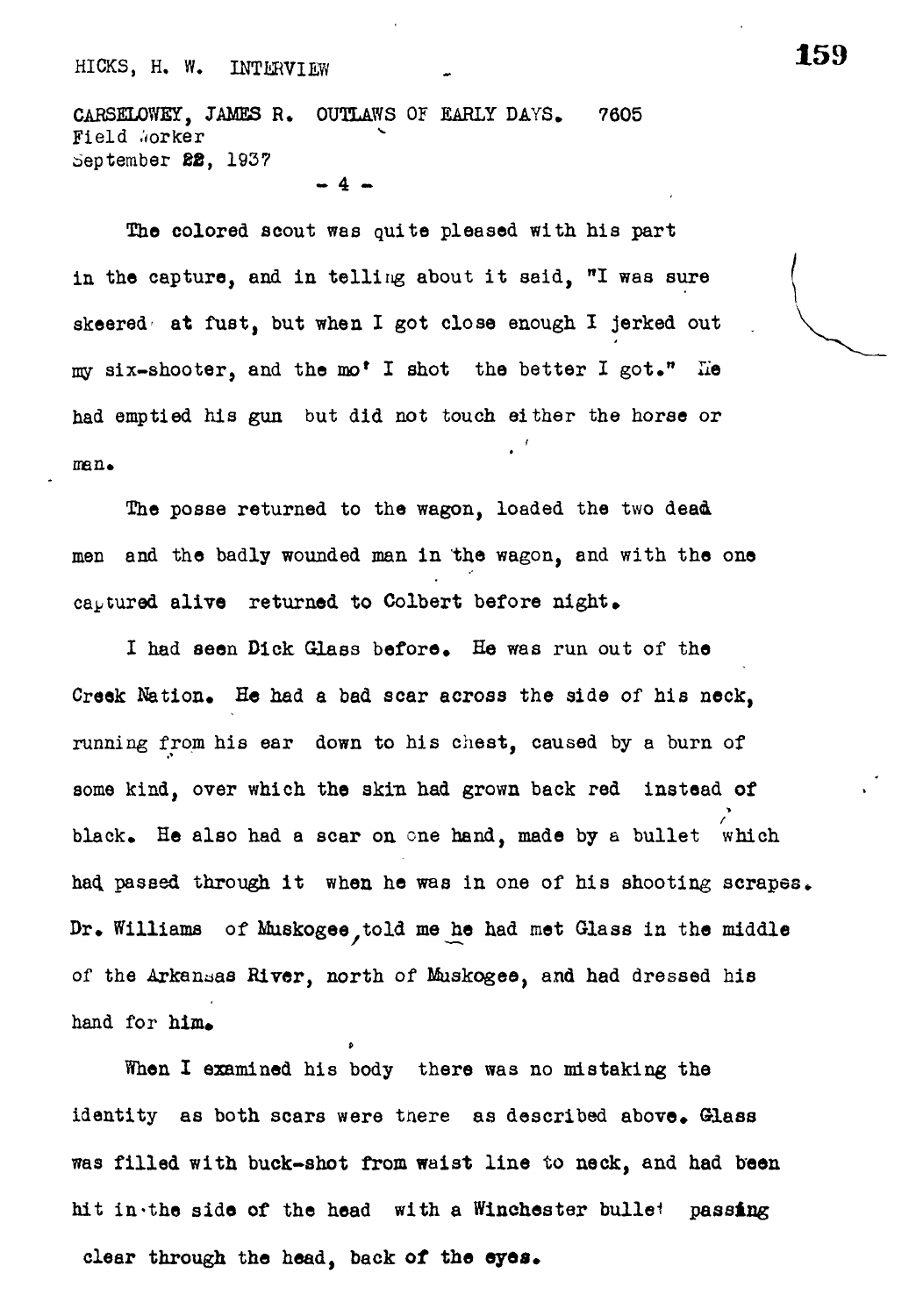CARSELOWEY, JAMES R. OUTLAWS OF EARLY DAYS. 7605. Field Worker September 22, 1937

 $-5 - 1$ 

The other darkey killed  $*$ as not identified. He was copper colored, and had a bullet hole in the center of his chest and another through his head.

The wounded man had been sitting in the seat beside the driver, and one of the officer's bullets had gone ' through the wagon box before striking him and had thus been defleoted, and kept from killing him. I think he later died from the wound.

There was a full sized\* barrel of whiskey in the back end of the wagon, several Winchesters one pearl handled 45 revolver, two ivory handled pistols and one or two plain old frontiers. The fire arms were divided among the posse.

Glass had a fine shooting Winchester Carbine, a 40-60, which was left with me for more than a year before the officer who fell heir to it had me ship it to him. This was the end of the outlaw. Dick Glass.

H. W. Hicks who gives the foregoing story about Dick Glass was station agent for the M. K. & T. at Culbert, I. T. at the time the incidents related happened.

Ohief Sixkiller of the Indian Police and his force oonferred with Mr. Hicks before taking Glass' trail and on being